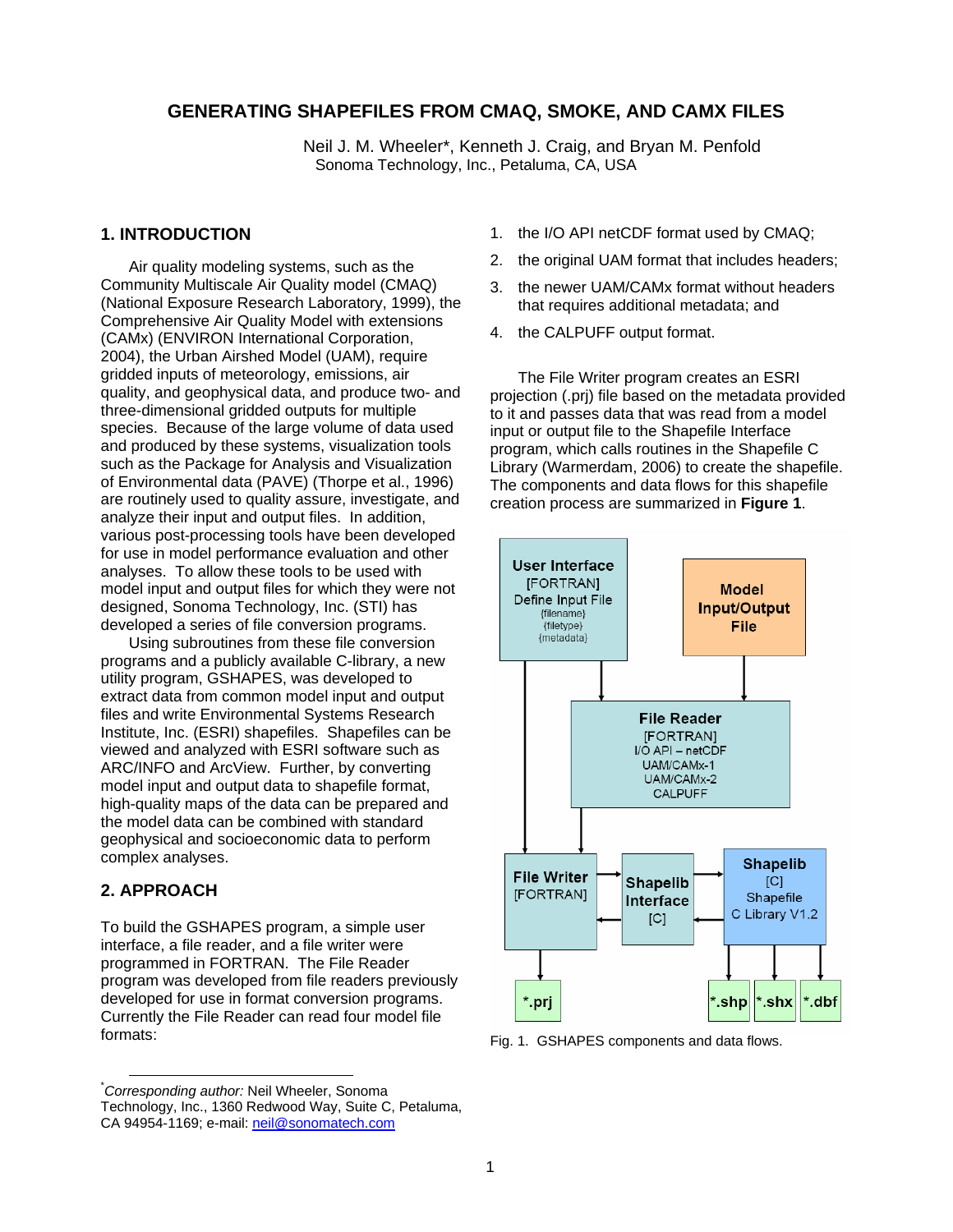The shapefile format (Environmental Systems Research Institute, 1998) is an interchange format promulgated by ESRI for simple vector data with attributes. The file format actually consists of three files:

- 1. the \*.shp file that holds the actual shape vertices,
- 2. the \*.shx file that holds index data pointing to the structures in the .shp file, and
- 3. the \*.dbf file that holds the attributes (e.g., concentrations).

In addition, the projection file (\*.prj) provides information about the map projection used in the model files.

A shapefile stores nontopological geometry and attribute information for the spatial features in a data set. The geometry for a feature is stored as a shape comprising a set of vector coordinates. Because shapefiles do not have the processing overhead of a topological data structure, they have advantages over other data sources such as faster drawing speed and edit ability. Shapefiles handle single features that overlap or are noncontiguous. They also typically require less disk space and are easier to read and write. Shapefiles can support point, line, and area features. Area features are represented as closed loop, double-digitized polygons. Attributes are held in a dBASE® format file. Each attribute record has a one-to-one relationship with the associated shape record.

#### **3. RESULTS**

A CMAQ simulation for the southeastern United States was processed with a utility program that calculated peak 8-hr ozone concentrations and output those concentrations to a NetCDF-based I/O API file. The peak 8-hr ozone concentrations in this file for July 18, 2002, as visualized with PAVE, are shown in **Figure 2**. Concentrations are shown in units of ppm and state boundaries were drawn using data sets provided with PAVE.

The I/O API file was then processed with GSHAPES to produce the four files used in its implementation of the shapefile format. The data in those files were then visualized with ArcView GIS software. The results of this visualization are shown in **Figure 3**.

In the ArcView visualization, concentrations were converted to units of ppb and displayed as color-filled contours similar to those produced by PAVE. The resulting contours were overlayed on a map covering a slightly larger area than the modeling domain and annotated with a legend and distance scale. The patterns of peak 8-hr ozone concentrations seen in ArcView visualization match those in the PAVE visualization, indicating the conversion was performed correctly.



July 18,2002 0:00:00 Min= 0.014 at (9.37), Max= 0.107 at (153,159) Fig 2. Peak 8-hr ozone concentrations from CMAQ



Fig 3. Peak 8-hr ozone concentrations from CMAQ visualized with ArcView.

# **4. STATUS AND AVAILABILITY**

visualized with PAVE.

GSHAPES is currently undergoing alpha testing and is expected to be made publicly available in early 2007. At that time, source code, Linux executables, and documentation will made available on the STI web site. GSHAPES will be licensed under the terms of the GNU General Public License published by the Free Software Foundation.

The source for the Shapefile C Library is copyrighted (1998) by Frank Warmerdam. As of Shapelib Version 1.2.6, the core portions of the library are made available under either of two licenses: the Library GNU Public License (LGPL) or an MIT style license.